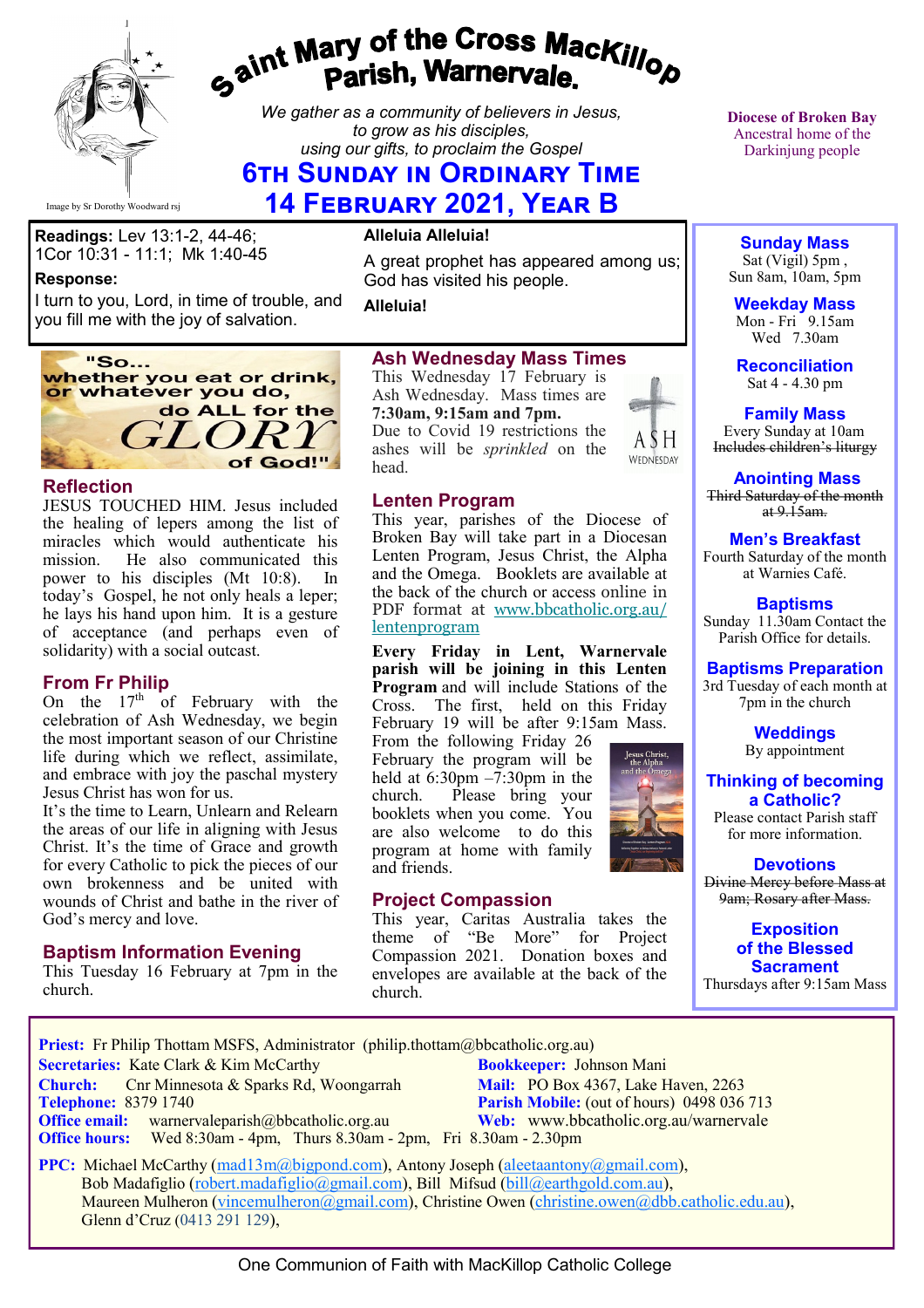#### **CATECHISTS SUNDAY**

This Sunday we acknowledge the work and dedication of our volunteer catechists and *Ministry* acknowledges the importance of the Church's teaching ministry taking the Word of God to children in public schools.

If you are interested in becoming a catechist or a catechist helper please contact Michael Tebbutt 8379 1641 or email:

michael.tebbutt@bbcatholic.org.au

#### **Social Justice**

#### **Called to Live Life to the Full**

The Australian Bishops' Social Justice Statement on living life to the full concludes:

It is through connection with God, and the quality of relationship into which this calls us, that we will experience the fullness of life in body, mind, and spirit, both personally and communally.

We are called to restore the Body of Christ by making mental health a key priority, acknowledging and including people living with mental ill-health within our communion and the heart of Australian society.

"Whoever suffers from mental illness always bears God's image and likeness in themselves, as does every human being. In addition, they always have the inalienable right not only to be considered as an image of God and therefore as a person, but also to be treated as such" Quote from Saint John Paul II Address to mental health workers, 1996

**Are you interested in Social Justice? You are welcome to come to our next meeting Tuesday 16 February 2:00pm in the Mackillop Church, Warnervale.** 

holic Social Just

*Social Justice Committee Warnervale Catholic Church*  **[www.marymackillopsocialjustice.word](http://www.marymackillopsocialjustice.wordpress.com) press[.com](http://www.marymackillopsocialjustice.wordpress.com)**

#### **Parish Registration Forms**

We have some new people in the parish and other families who have been here for some time, that we don't have registered in our parish records. We wish to welcome you and hope you are enjoying being part of our parish family.

If you have not completed a parish registration form please find them available outside the Blessed Sacrament Chapel. We have attached some other forms relating to parish life for your interest. Please place completed forms in the green box provided.

**World Day of Prayer for the Sick** On Thursday 11 February, 2021 we will celebrated the annual World Day of Prayer for the Sick. This year has a special focus in light of the COVID-19 pandemic. Our prayers go out to comfort those in need.

## Palms Australia

Low-income communities are not asking us for money or gifts. They want you to share your skills to help develop selfreliance and sustainable solutions to poverty. The call is to all trades and professions to assist build the ability of their people and the capacity of their organisations. To properly prepare for a 2022 placement you do need to [enquire now.](https://palms.org.au/assignments-abroad/) **Visit [palms.org.au](http://www.palms.org.au/) , call Palms on 02 9560 5333 or email [palms@palms.org.au](mailto:palms@palms.org.au)**

#### **LENT 2021 WITH BRUCE DOWNES THE CATHOLIC GUY**

Be inspired, Be refreshed, Be renewed! Come on a 40 day journey with me and I know this will be a powerful and prayerful Lenten journey together. Receive a short inspiring video each day during Lent. This program is FREE and you can sign up here: **[https://](https://BruceDownes.org/Lent)**

**[BruceDownes.org/Lent](https://BruceDownes.org/Lent)** Call 1300 734 880

#### **Return and Earn**

This week we raised \$67.50

*Please remember containers to be empty of liquid; not crushed or broken; and must display 10c refund/ Please place glass in the crates provided. Thank you* for your support!.

#### **This Week**

**Monday 15 February** 9:15am Communion Service

**Tuesday 16 February** 9:15am Mass Fr Philip

**Wednesday 17 February Ash Wednesday** 7:30am Mass Fr Philip 9:15am Mass Fr Philip 7pm Mass

**Thursday 18 February** 9:15am Mass Fr Philip

**Friday 19 February** 9:15am Mass Fr Philip 10am Lenten Program/Stations of the Cross

#### **Saturday 20 February**

4pm Reconciliation Fr Philip 5pm Mass Fr Philip

**Sunday 21 January** 8am Mass Fr Carmelo 10am Mass Fr Philip 5pm Mass Fr Philip 7pm Syro Malabar Mass Fr Bineesh

#### **MacKillop Luncheons**

We are starting up our MacKillop Luncheons again this year. Every 2nd Thursday of the month, starting 11th March at 12 midday, at the Doylo RSL.

Please come along and enjoy the company of fellow MacKillop friends.

#### **Coronavirus restrictions**

The **number of people** permitted to attend a church service is **132.**

**All other restrictions continue** for hygiene and social distancing. Please **use hand sanitiser** and **keep 1.5 metres apart** when entering and leaving the church, when queuing for communion and when chatting before and after Mass.

**Masks** are mandatory.

**Sign in sheets for Mass** are in the breezeway. Please ensure you are signing in for the Mass.

The sign in sheet for **visits to the church** are on the table at the back of the church.

**Online Mass** is available at the Cathedral from the below link: **Watch now - [Daily Mass on YouTube](https://www.youtube.com/channel/UCNenwlfI7i14XB9TsVBrLvQ/)  - [Sunday 9.30am](https://www.youtube.com/channel/UCNenwlfI7i14XB9TsVBrLvQ/) - Weekdays 7am**

Please remember our sick: Tracey Mulheron, Trisha Noble, Dallas Reichal, Margaret Bailey, Sharon King, Richard Murphy, Nancy Foster, Anne Johnson, Doreen Winning, David O'Connell, Kathy Outlaw, Finn McConnon.

Recently Deceased/Anniversary: Blino Sakr, Fr Stephen Swift, Thomas Antony, Cathryn Sharkey, Bishop Geoffrey Robinson, Fr Tim Cahill, John Goddard, Eric Gibbons, Caterina Randazzo, Mike McQueen.

Mass Intentions: Andrew Hood, Rocco, Domenic, Marco & Benjamin Pasqale, Anselmo, Paulita, Enrico, Arturo & Pio Ambait, Elma & Juan Capacite, Pantaleon, Timotea, Hermigildo & Romualda Giba, Kerry Mackey, Christopher, Timothy & Bernard Okon, Christine Scarlett, Leo Galea, Ruben Nunez, Dulca Girca.



 $\mathcal{N}_{\mathcal{U}}$ 

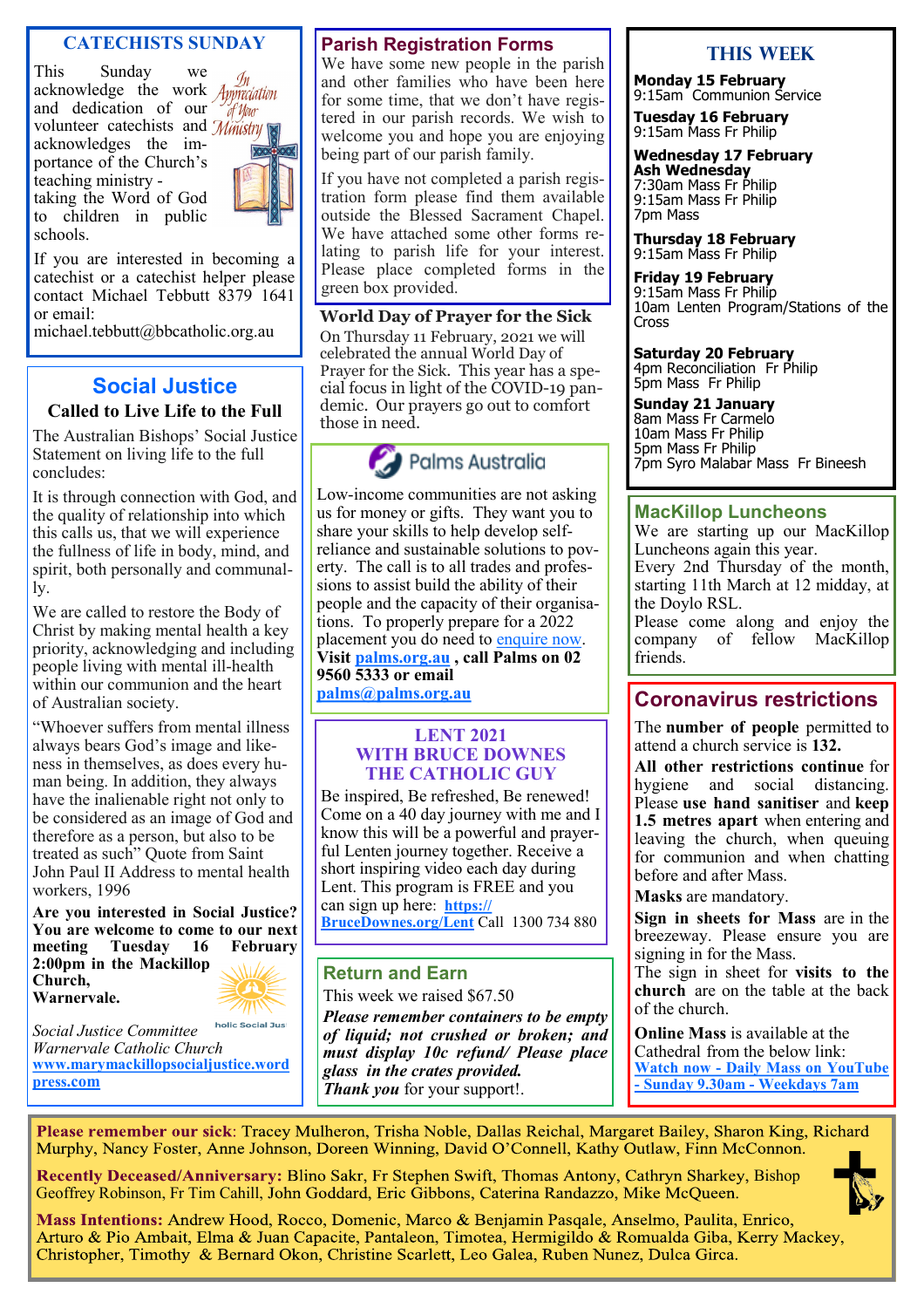## Readings at Mass

#### **First reading Leviticus 13:1-2, 44-46**

#### **The unclean man must live outside the camp**

The Lord said to Moses and Aaron, 'If a swelling or scab or shiny spot appears on a man's skin, a case of leprosy of the skin is to be suspected. The man must be taken to Aaron, the priest, or to one of the priests who are his sons.

 'The man is leprous: he is unclean. The priest must declare him unclean; he is suffering from leprosy of the head. A man infected with leprosy must wear his clothing torn and his hair disordered; he must shield his upper lip and cry, "Unclean, unclean." As long as the disease lasts he must be unclean; and therefore he must live apart: he must live outside the camp.'

The Lord of the Lord.

#### **Responsorial Psalm Psalm 31(32):1-2,5,11**

#### **R. I turn to you, Lord, in time of trouble, and you fill me with the joy of salvation.**

Happy the man whose offence is forgiven, Whose sin is remitted. O happy the man to whom the Lord imputes no guilt

But now I have acknowledged my sins; My guilt I did not hide. I said: 'I will confess my offence to the Lord.' And you, Lord, have for given the guilt of my sin  $\overline{R}$ 

Rejoice, rejoice in the Lord, Exult, you just! O come, ring out your joy All you upright of heart. R